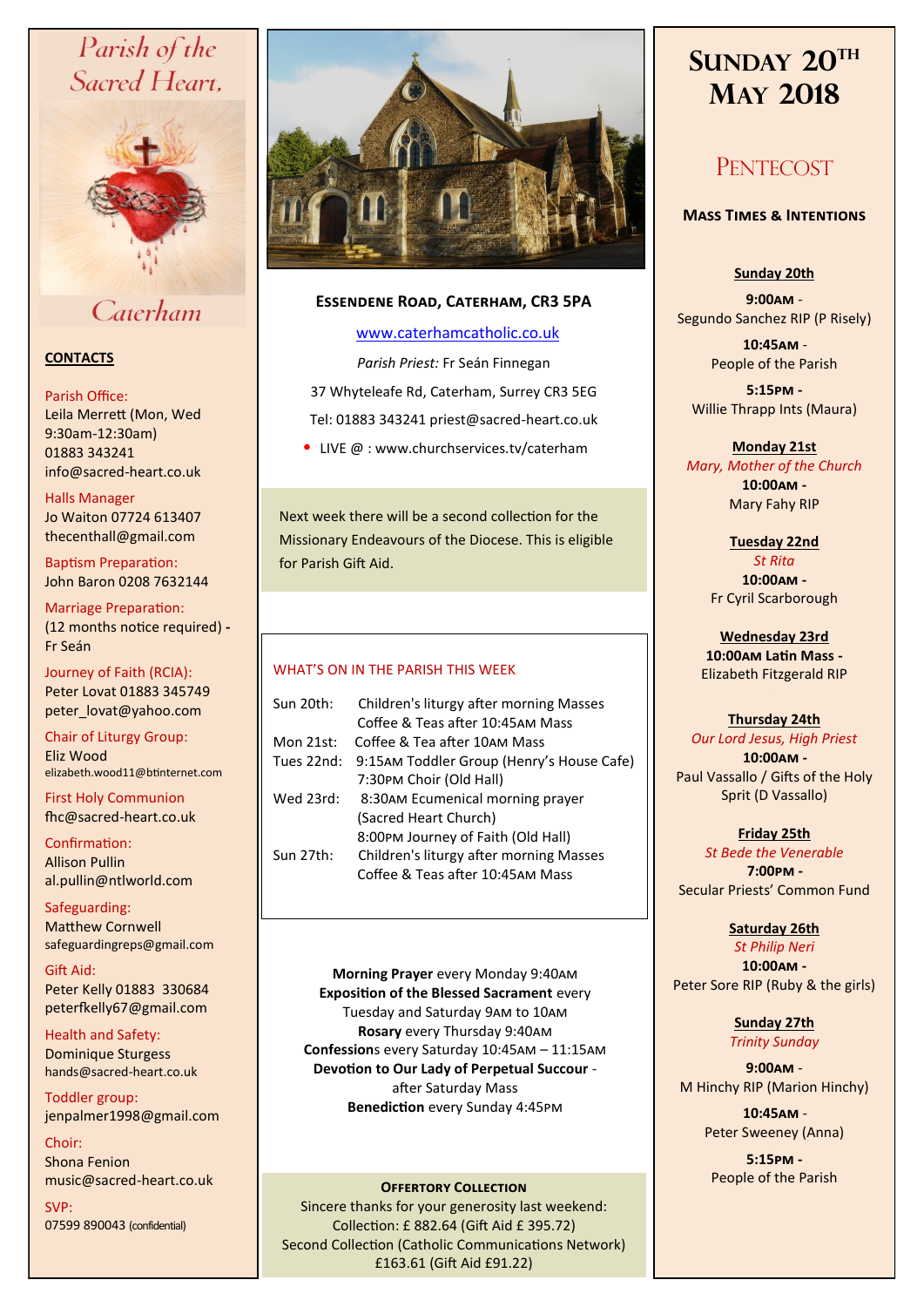# **C A F O D V I N T A G E T E A**

Sincere thanks to all who contributed to the success of this event, either by attending, helping on the day, making a donation or contributing a raffle prize. £630 was raised for CAFOD, most of which we managed to submit to CAFOD before the deadline for match-funding, on 12th May.

£1,130 therefore, was raised in total, an excellent result! How wonderful that 60 people attending an afternoon tea can make such a difference to the lives of the poor!



The Eucharist – where does it come from?

We look at its roots and origins, and a Passover meal.

Join us – and also for our consideration of the readings for next Sunday.

All welcome! 8.00pm Wednesday 23rd May, in the Old Hall

#### **L E T I T B E**

Don't Forget! During May, the 'month of Mary', a short film about Mary and how she helps us, is being shown each Monday after Mass at about 10.50am, and each Friday after Mass, at about 7.45pm in the Old Hall. This is a series of five films, each one lasting about 20 / 25 minutes. Although it is a series, each film is complete in itself, so if you have missed some, it's still worth coming! A booklet is available to go with the series. All are welcome.

#### **B A D M I N T O N J U N I O R S E C T I O N**

Recruiting new members for Caterham Hill Badminton Club (previously Sacred Heart B.C.) ages from 7 up to 17 years old.

We play at Queens Park on Wednesday afternoon. For more details contact Phylis Taylor 01883 380345 or Gordon White 01883 832702.

# **S V P**

#### **SVP Coffee and Cake Sale – next Sunday, 20th May**



 $=$ vr Homemade cakes will be on sale after the 9am and 10.45am Masses this Sunday. Cakes can either be enjoyed with a coffee, or taken home for tea! If you can support the cake sale by providing a cake or two, please bring them along before Mass. The Sacred

Heart SVP Conference are most grateful for your support.

#### **SVP Film Club**

There will be no Film Club this month, since the last Monday of May falls on a Bank Holiday – back to normal in June!

#### **SVP Quiz Night – Friday 15th June at 7.30pm in the Centenary Hall**

Tickets will be on sale after all Masses this Sunday, 20th May. (£10 to include fish and chip supper and homemade dessert) The bar will be open. Why not come along to enjoy a fun evening and support the work of the SVP? (Tables 6-8 people)

**SVP Trip to Arundel** – Wednesday 30th May – Please note that the coach will be leaving promptly at 9.30am from outside the presbytery in Whyteleafe Road. If you are bringing a car, please park in the Church car park.

### S A C R E D H E A R T T O D D L E R G R O U P

On Tuesday 22nd May, the toddler group will be meeting at Henry's House, Caterham. Please feel free to meet us there from 9:30. There is a special offer on for a free slice of cake for every hot drink purchased!

As the overall situation in the Middle East continues to deteriorate please remember in your prayers the refugees from Mosul living in our link

parish in Madaba.

On Tuesday 10th July, the toddler group will be going on their annual visit to Godstone farm. This is a fantastic day out for a great price - £7.32 for 1 child, 1 adult and a tractor ride!! Booking is essential - please email

#### **M A D A B A L I N K**

Tickets for the parish fundraising lunch on June 10th to aid those in Madaba, are now on sale. Adults £12,Children £8. Bar available. Last year's 2 lunches were very popular and sold out. Unable to come? Donations are very welcome. Mike Wood 348081.

'jenpalmer1998@gmail.com' to have your name put onto

'jenpalmer1998@gmail.com'

If you want further information on the toddler group or if you wish to be added onto our facebook page,

the list!

please email

#### **G I F T A I D A N N U A L S T A T E M E N T S**

To all Gift Aid donors, your annual statement for your donations in the tax year 2017/18 is ready. All who have agreed to receive their statement by e-mail should have received it. If you have not, or if you would like to receive your statement by e-mail and have not previously indicated so (it saves time and printing costs), please send an e-mail to the Parish Organiser at peterfkelly67@gmail.com or call 01883 330684. The remaining, printed statements will be available for collection at all Masses on Sunday 3rd June. Thank you for your generous support.

Due to a technical problem, some Gift Aiders have been emailed only an incorrect 2018/19 statement, rather than the correct 2017/18 statement. Please check that you have the correct 2017/18 statement and if not, please email the Parish Organiser.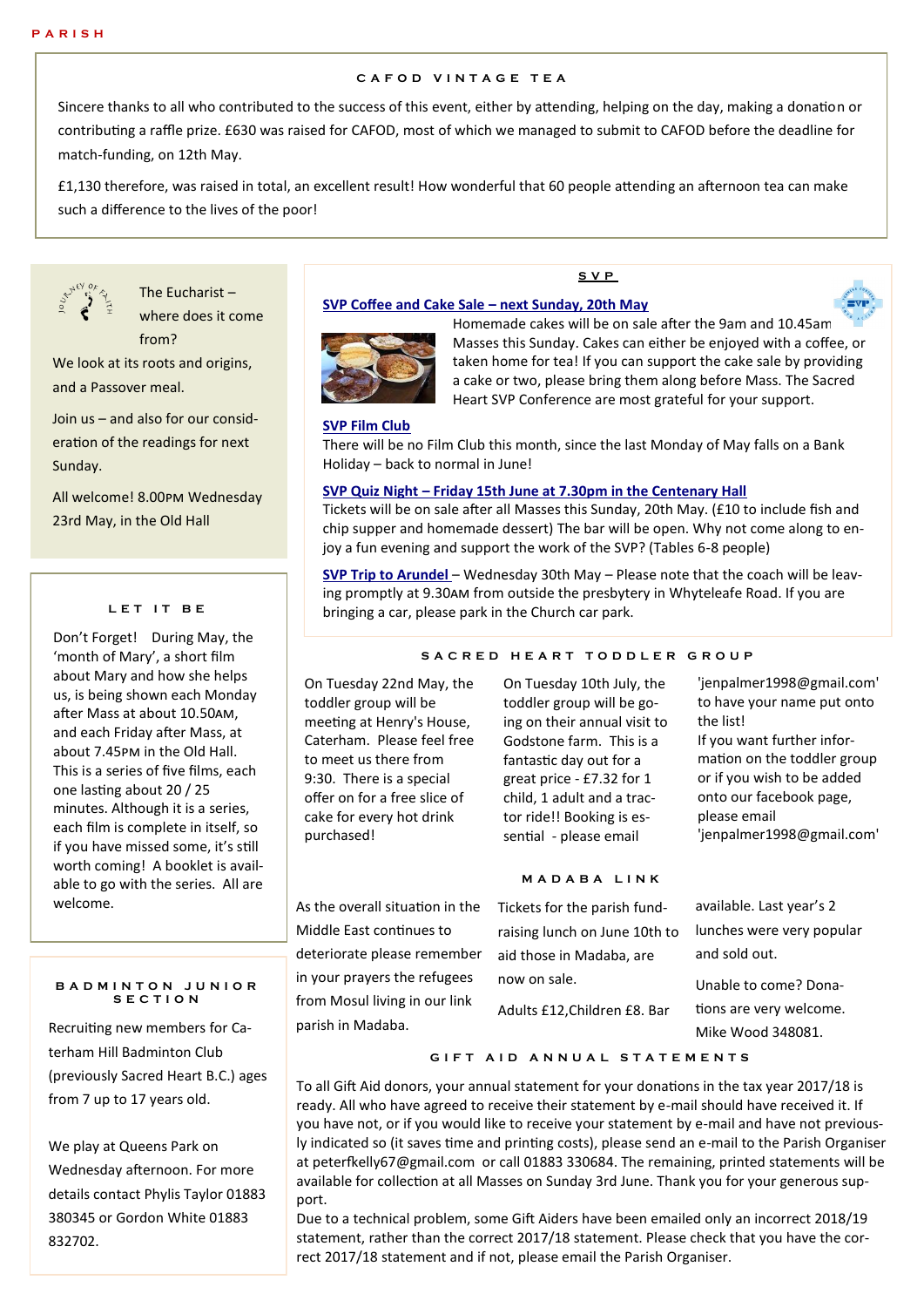#### **O F I N T E R E S T . . .**

### **L I V I N G T H E O L O G Y S T U D Y W E E K E N D**

'Thy Will be done? - healing God's world'. This Study Weekend at The Bar Convent is on Saturday 14th and Sunday 15th July 2018; it is one of the Jesuit-inspired 'Living Theology' courses held at different venues across the country. The cost for the weekend is £60 (students £30) which includes lunches and refreshments. All are welcome, and - for anyone who cannot come for the whole weekend - attendance for just one of the days is half the price. Booking is essential; the last day for booking is June 30th. For more details see www.jesuit.org.uk/living-theology-york-2018 , e-mail Brenda on fazikasbrenda@btinternet.com or phone Patricia on 01642-645732.

#### **T H E G R E A T G E T T O G E T H ER S T A N N E ' S C O L L E G E R E U N I O N**

The Great Get Together this year will be celebrated on 22- 24 June and is inspired by Jo Cox MP, who was killed on 16 June 2016. We believe there is a groundswell of people

who reject divisive politics and simply want to bring our communities together and celebrate all that unites us. For resources and more information see their website.

**D A Y F O R L I F E**

Reunion for St. Anne's College Sanderstead Old Girls at Coloma Convent Girls' School, Croydon on 30 June at 12 Midday. Please e-mail

sacoga@hotmail.co.uk or phone Fiona Kemp on 01883 342421 for details.

# **R E F U G E E W E E K 1 8 - 2 4 J U N E**

This takes place every year across the world in the week around World Refugee Day on the 20 June. In the UK, Refugee Week is a nationwide programme of arts, cultural and educational events that celebrate the contribution of refugees to the UK, and encourages a better understanding between communities. Refugee Week started in 1998 as a direct reaction to hostility in the media and society in general towards refugees and asylum seekers. For information and resources see their website.

#### **W O R L D P R I E S T A N N U A L G L O B A L**

This is due to happen on Friday 8 June where people are asked to pray the rosary for the sanctification of all priests. Last year there were over 10 million participants from all

over the world. If you want to add to that number this year then go to www.worldpriest.com.

Day for life is the day in the Church's year dedicated to raising awareness about the meaning and value of human life at every stage and in every condition. The Church teaches

that life is to be nurtured from conception to natural death. This year's Day for Life is celebrated on 17 June in England and Wales. For information and resources see the website.

#### **Y O U T H E V E N I N G S O F R E F L E C T I O N W I T H B I S H O P R I C H A R D 2 0 1 9**

Following on from successful meetings in 2018 Bishop Richard has agreed a series of meetings in 2019 at various venues and on various dates. The evenings have mainly been used by Confirmation groups in the past, but are open to anyone aged 11-18. We are expecting that most of those coming will be coming with leaders as part of an organised group. Any individuals wanting to come must contact Jack Regan and booking is essential for all. For more information and to book contact jack.regan@dabnet.org

# LONDON SW CATHOLIC YOUNG ADULTS

London SW Catholic Young Adults is a social group for young Catholics which

meets every month. For further details visit our Facebook page or contact Miles on 07790

441242. Our next social evening is on Saturday, 2nd June at

7.00pm at Noor Jahan, Sutton SM2 5BQ.

# **F A M I L Y F U N D A Y T O C E L E B R A T E T H E F E A S T O F C O R P U S C H R I S T I**

Everyone is welcome to join us on Sunday 3 June to celebrate the feast of Corpus Christi at St John's seminary in Wonersh for an afternoon of fun and celebration, followed by a traditional Corpus Christi procession led by Bishop Richard.

Join us in the beautiful grounds at 12.30 to enjoy a picnic lunch with other families, or simply come along at 1pm for the afternoon to enjoy the activities provided – there will be something for everyone including:

Guided tours of the seminary; Learn more about Jesus as His presence in the Blessed Sacrament –with short talks from the seminarians; Prayer stations, an opportunity to take time to reflect; Arts & Crafts – children will make banners and musical shakers to use in the procession; Outside fun and games; A music session - and learn some songs to sing during the procession.

If you have recently received your First Holy Communion please do take the opportunity to come in your "fine apparel" and walk with the Bishop in the procession.

After the procession there will be tea and cakes provided by the seminary.

In order to cater for tea please do contact Katherine Bergin on katherine.bergin@dabnet.org